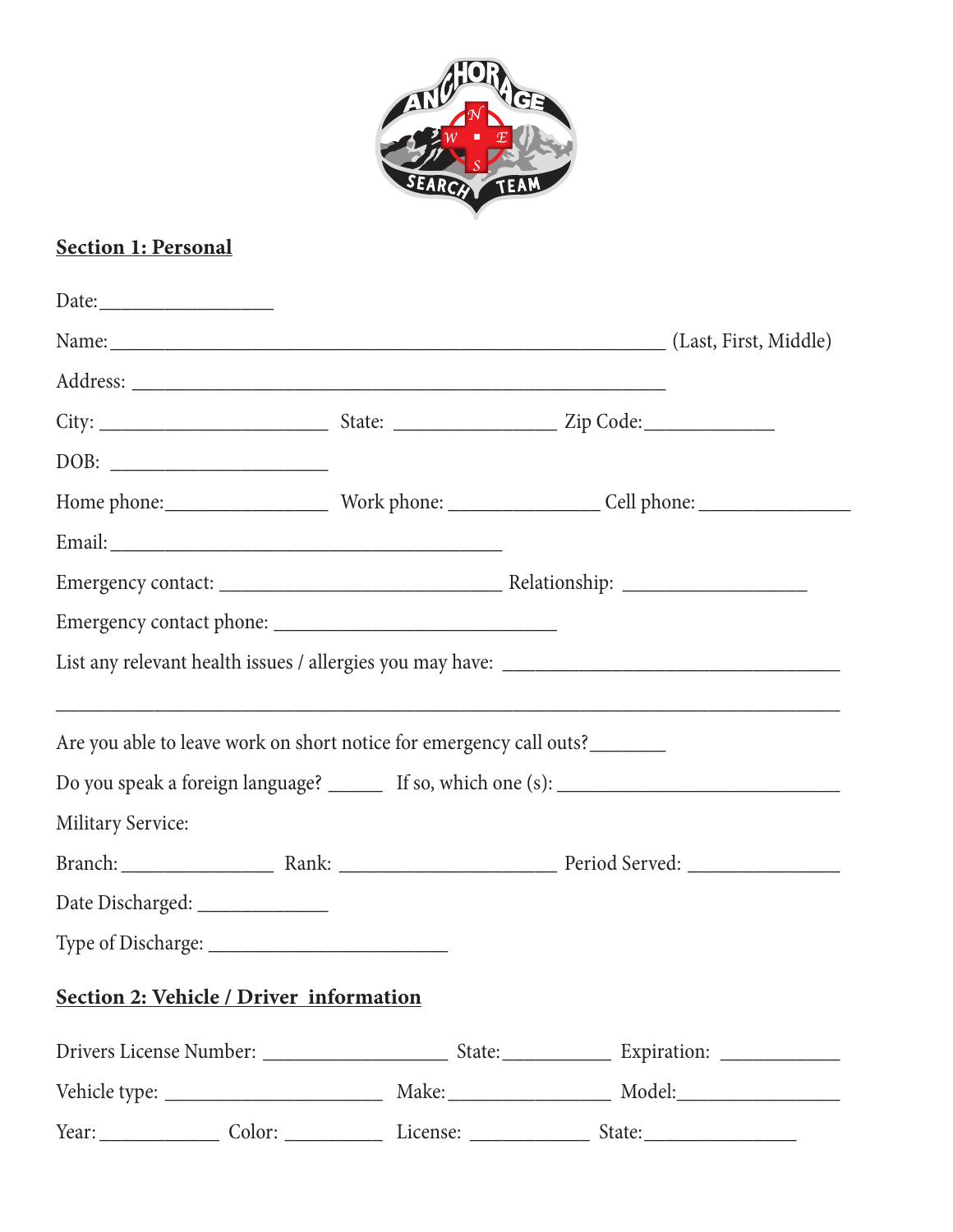

# Section 3: Search and Rescue (SAR) Interest

| ,我们也不会有什么。""我们的人,我们也不会有什么?""我们的人,我们也不会有什么?""我们的人,我们也不会有什么?""我们的人,我们也不会有什么?""我们的人                                      |
|-----------------------------------------------------------------------------------------------------------------------|
| <u> 1989 - Johann Harry Harry Harry Harry Harry Harry Harry Harry Harry Harry Harry Harry Harry Harry Harry Harry</u> |
| <u> 1989 - Johann Stoff, amerikan bestein besteht aus dem besteht aus dem Berlingen aus der Berlingen aus der Be</u>  |
|                                                                                                                       |
|                                                                                                                       |
| Are you available Thursday evenings and weekends for meetings and training sessions? ______________                   |
|                                                                                                                       |
|                                                                                                                       |
| <u> 1989 - Johann Stoff, amerikansk politiker (d. 1989)</u>                                                           |
|                                                                                                                       |
|                                                                                                                       |
| ,我们也不能在这里的人,我们也不能在这里的人,我们也不能在这里的人,我们也不能在这里的人,我们也不能在这里的人,我们也不能在这里的人,我们也不能在这里的人,我们也                                     |
|                                                                                                                       |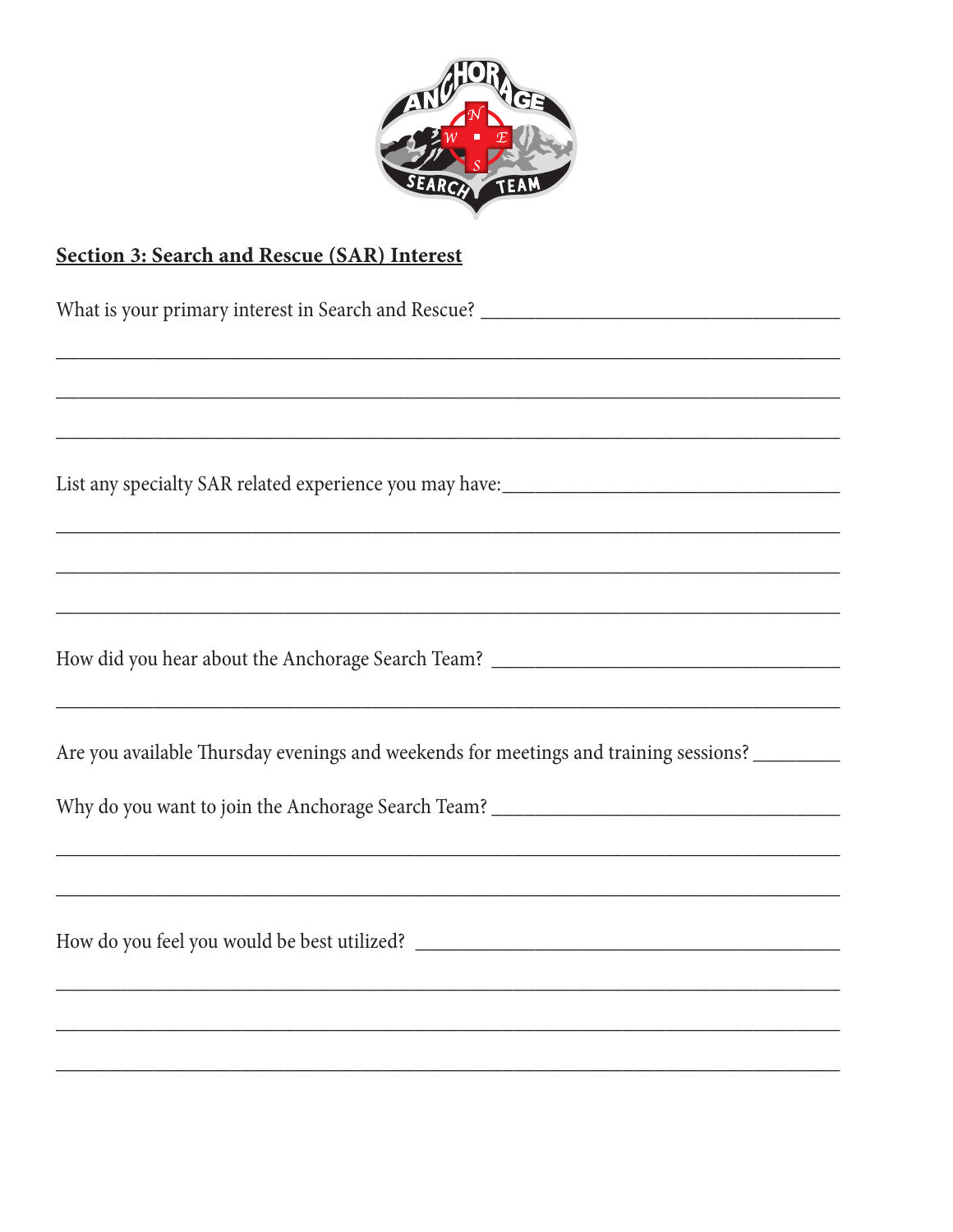

### **Section 4: Working Environment and Conditions Possibly Encountered**

Rough terrain, inhospitable weather, insects, plants, fumes, long hours, tedious necessary tasks, dealing with people and their various moods, navigating difficult terrain, heights, confined spaces, searching for remains or bodies of people, and/or other situations or environments that could be found in emergency/ disaster situations.

Are there any physical or mental condition(s) that might cause problems while working under the adverse conditions/surroundings that might be encountered? Please note, such conditions would not automatically exclude an applicant, but Team leaders need to know the condition so that so that they can plan for contingencies that might occur.

Please list: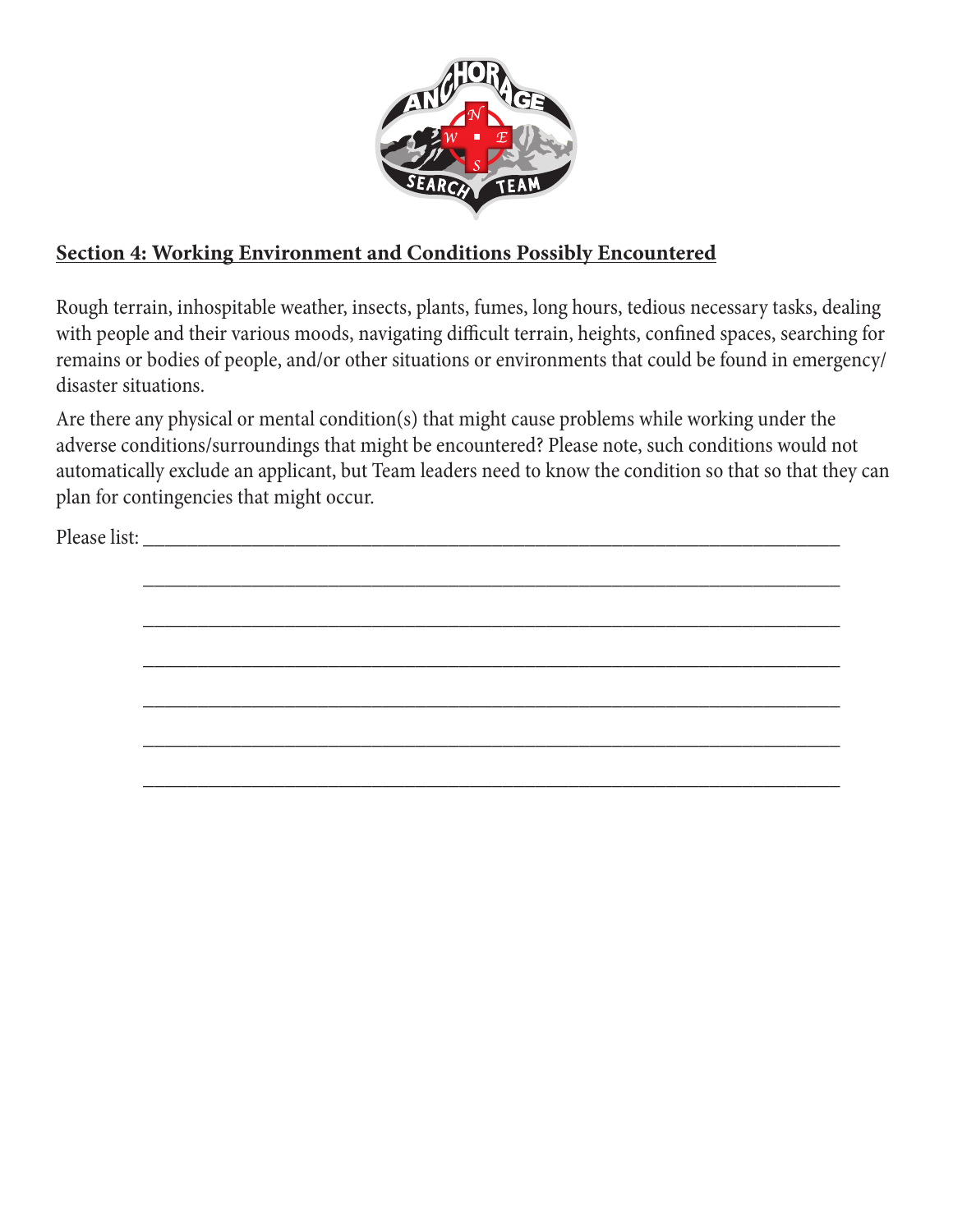

#### **Section 5: Membership Requirements**

Active members of AST are expected to maintain a 50% attendance requirement for all unit functions, including monthly meetings, unit training sessions, classes, drills, fund raisers, and emergency call outs. Members are also required to meet minimum SAR training requirements for their SAR specialty (I.E. First Aid, CPR; you are required to maintain your own certifications at your own expense) in order to participate in emergency call outs. Active members who cannot meet minimum attendance requirements may be required to leave the team in accordance with the team By Laws.

Monthly Meetings are held on the second Thursday of each month with the following exceptions:

- No meeting in July
- December meeting / election TBD

Training sessions are usually held on weekends.

Team shirt size: (S, M, L, XL, XXL)\_\_\_\_\_\_\_\_\_\_\_\_

Team jacket size: (S, M, L, XL, XXL) \_\_\_\_\_\_\_\_\_\_\_\_

I, the undersigned, certify that all the information submitted by me on this application is true and complete. I understand that if any false information, omissions, or misrepresentations are discovered, my application may be rejected. If I am a member or accepted by AST, my affiliation with AST can be terminated at any time with or without advance notice.

Signed:  $\Box$ 

#### **\*\*NOTE\*\* THIS APPLICATION IS NOT VALID WITHOUT CONSENT FOR BACKGROUND CHECK IS SIGNED AND INCLUDED.**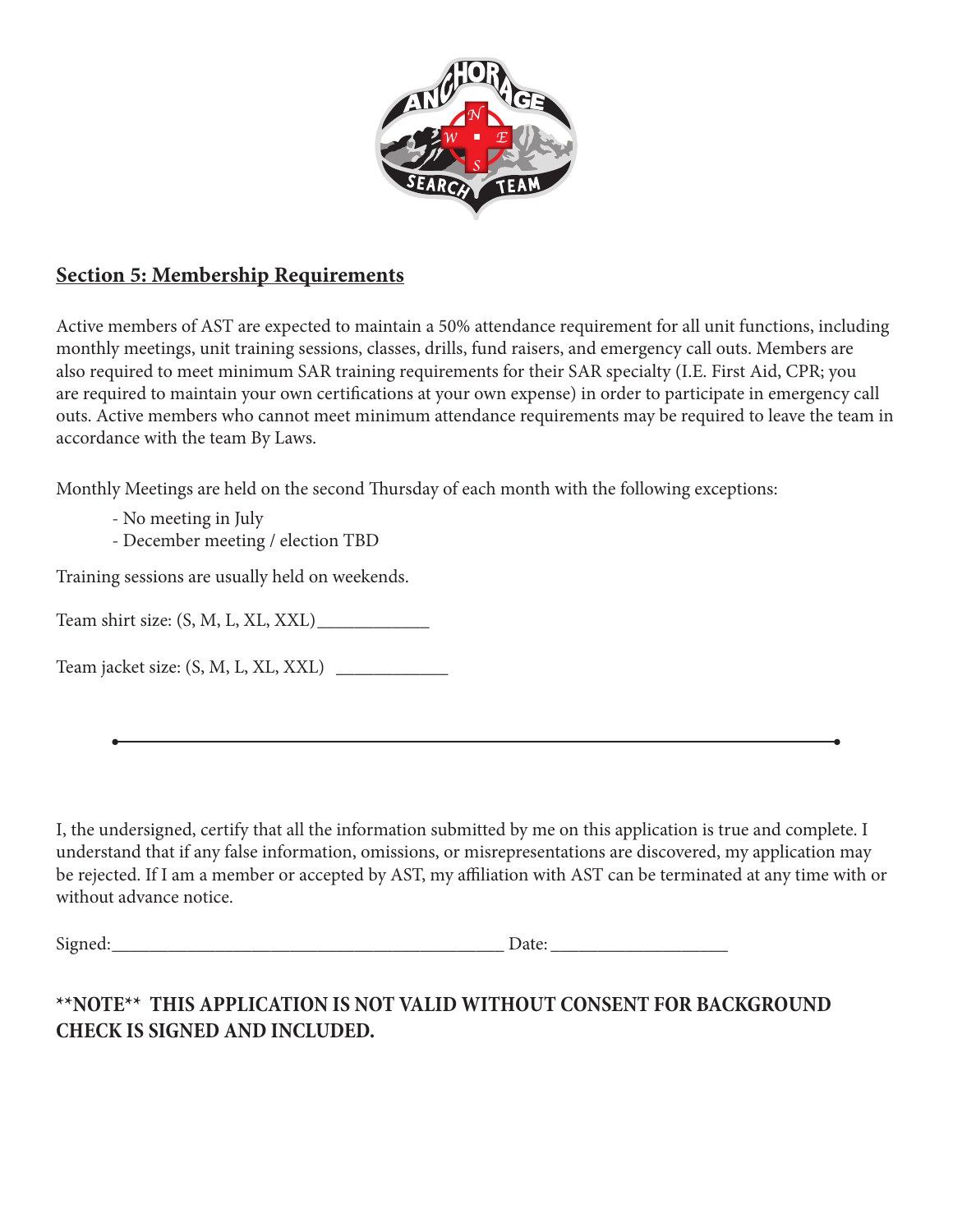

# **Anchorage Search Team Consent for Background Check**

|                                    | (Last, First, Middle) |
|------------------------------------|-----------------------|
|                                    |                       |
| City:                              |                       |
| $SSN# \underbrace{\qquad \qquad }$ |                       |

I authorize AST or a duly appointed representative of AST to make any and all investigations / background checks pertinent to this application as outlined in the team's Policies and Procedures Manual.

| $\sim$ | - |
|--------|---|
| ---    |   |